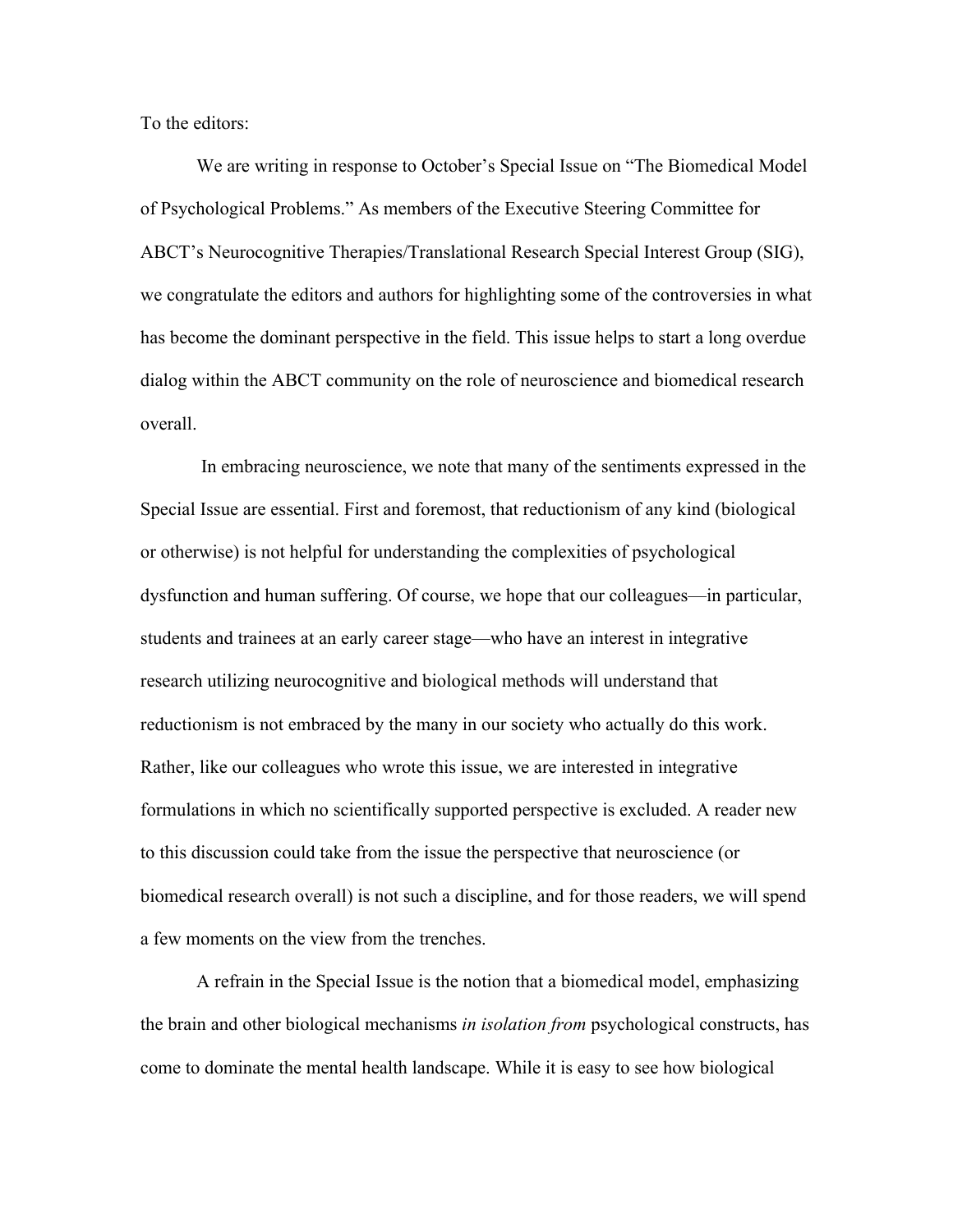reductionism can be inferred from widely circulated language (for example, the language contained in NIMH's current Strategic Plan, in which mental disorders are described as "brain disorders"), it is noteworthy that from the perspective of those who do some of this work, eliminative biological reductionism is almost always a mischaracterization of the point of view being expressed when "brain disorders" are invoked. In particular, there is a danger of conflating a "biomedical model" (and relevant brain measures) with psychopharmacological approaches. Pharmacological approaches are historically rooted in biological models and their intersection with psychology has often been tangential. However, this communication is improving and is not representative of current biopsychosocial models pervading both the pharmacological and cognitive neuroscience communities. Advances in both psychology and psychiatry have allowed us to move away from an either-or, "biologically-based psychiatry versus psychology" approach. Indeed, the emphasis in today's translational research environment is on integration of information obtained across multiple levels of analysis, from molecules and genes, to brain networks, to the thoughts, feelings, and experiences that uniquely define human experience (Mohlman, Deckersbach, & Weissman, 2015). Thus, we feel that our best hope of understanding and ameliorating psychological distress—the mission that all of ABCT is committed to—is to attend to the 'big picture' in all its complexity, including neurobiology.

The Special Issue also highlights that neuroimaging and other neuroscience methods widely applied to psychological disorders are correlational and therefore limited in their ability to reveal causal mechanisms of psychopathology. Neuroimaging studies are indeed correlational (as is much of clinical psychology research), but because they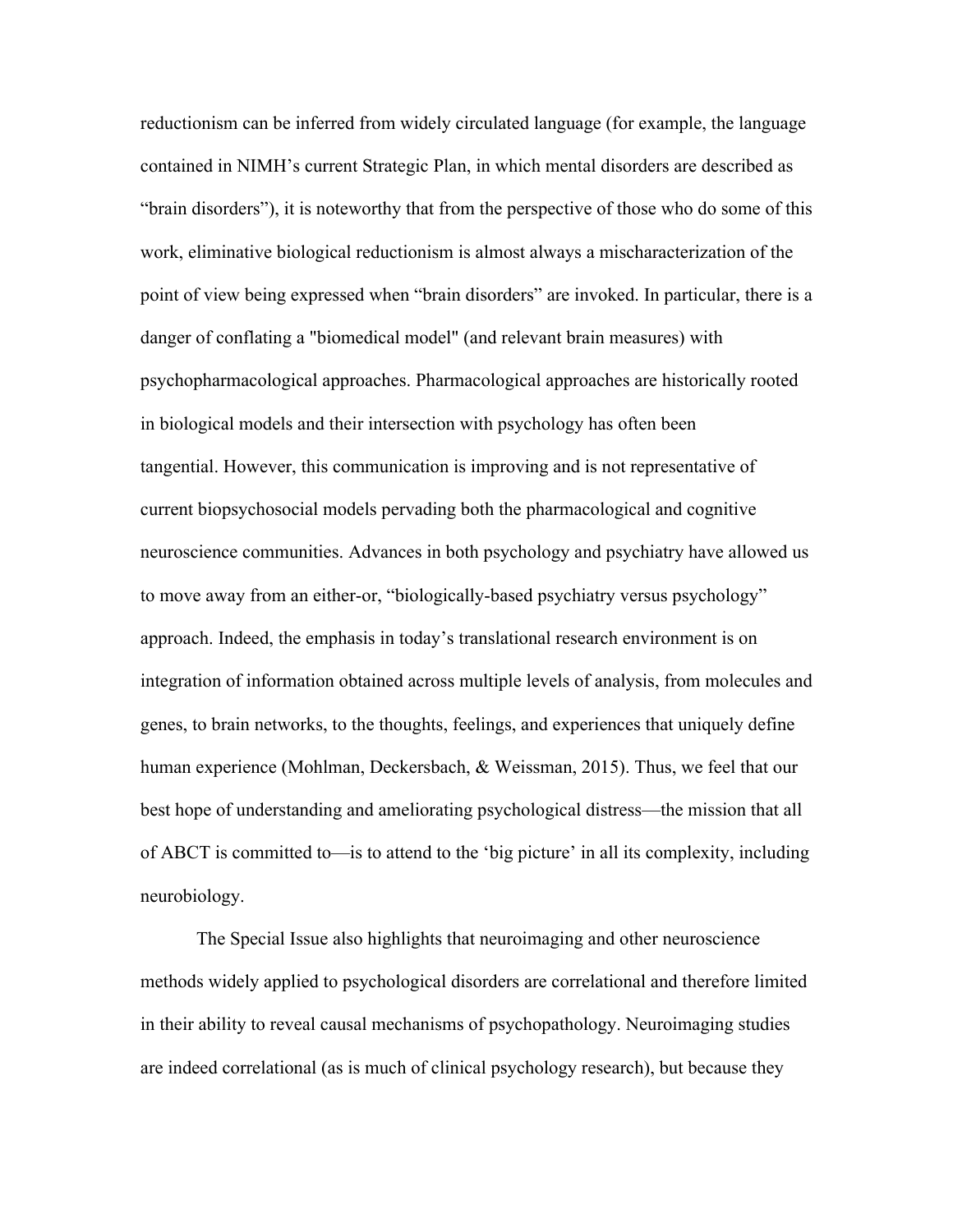reveal insights about an organ system whose organization is fairly well preserved across species, they allow for unprecedented translation to animal studies, where causal hypotheses are readily tested through experimental manipulation, and where a more finegrained analysis of molecular and cellular structures is possible. In addition, neuroimaging findings generate causal hypotheses that can be tested in humans. For example, cognitive neuroscience is beginning to utilize experimental tools including "neurofeedback" (a form of biofeedback that provides operant conditioning of brain function), cognitive training paradigms to modulate or remediate brain function through practice, and neuromodulation approaches such as transcranial direct current stimulation (tDCS), transcranial magnetic stimulation (TMS), and deep brain stimulation (DBS). Such approaches not only enable experimental manipulation of brain function in humans to test causal hypotheses, they open up new potential avenues for treatment development, including both behavioral and somatic/pharmacological options.

Our own research, and that of many of our colleagues, shows the integrative potential of combining neuroscience with traditional methods in order to optimize psychological treatments like CBT, creating synergistic treatment combinations and personalization of treatment prescriptions. Specific examples include: fine-tuning the timing of exposure work to take advantage of memory consolidation and reconsolidation mechanisms, revealed through animal neuroscience research, in order to harness more durable forms of fear extinction (Rothbaum et al., 2012; Schiller, Kanen, LeDoux, Monfils, & Phelps, 2013); use of pharmacological agents such as D-cycloserine in conjunction with exposure to enhance extinction learning mechanisms (Ressler et al., 2004); understanding how cognitive biases work in a way that leads to novel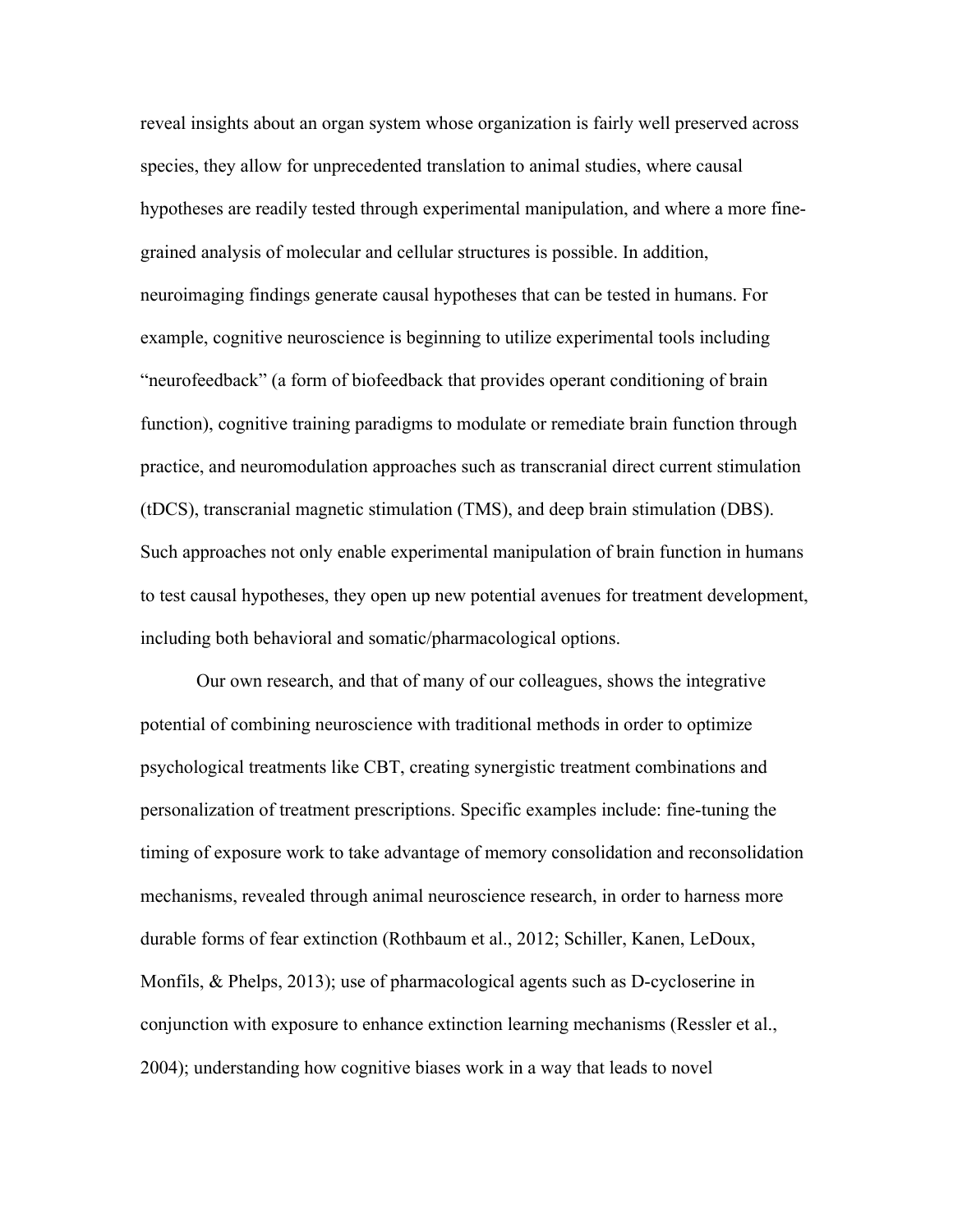interventions that combine cognitive interventions with non-invasive brain stimulation (De Raedt, Vanderhasselt, & Baeken, 2015); and use of neuroimaging biomarkers to achieve unprecedented levels of precision in predicting individual patient outcomes following CBT (Doehrmann et al., 2013; Siegle et al., 2012). These are just a few examples of an ongoing and iterative process of discovery in which neuroscience and clinical psychological science inform one another and create avenues for continuing to improve on the valuable tools psychologists already have at their disposal.

We enthusiastically welcome any of the contributors to the Special Issue, as well as any readers who find the topic engaging, to attend our SIG meeting which occurs annually at the ABCT convention. The meeting will serve as a useful launching point for ABCT members from all backgrounds to learn more about the possibilities our SIG members envision for translational and neurocognitive research and to engage in an open dialogue around these issues. We hope and expect that ABCT will continue to be a place where individuals utilizing diverse methodologies can learn from one another, united in the goal of relieving the suffering caused by psychological conditions.

## Sincerely,

Rebecca B. Price, PhD, *University of Pittsburgh* Kristen K. Ellard, PhD, *Massachusetts General Hospital* Adam S. Weissman, PhD, *The Child & Family Institute* Thilo Deckhersbach, PhD, *Massachusetts General Hospital* Jan Mohlman, PhD, *William Paterson University* Rudi De Raedt, PhD, *Ghent University* Greg J. Siegle, PhD, *University of Pittsburgh*